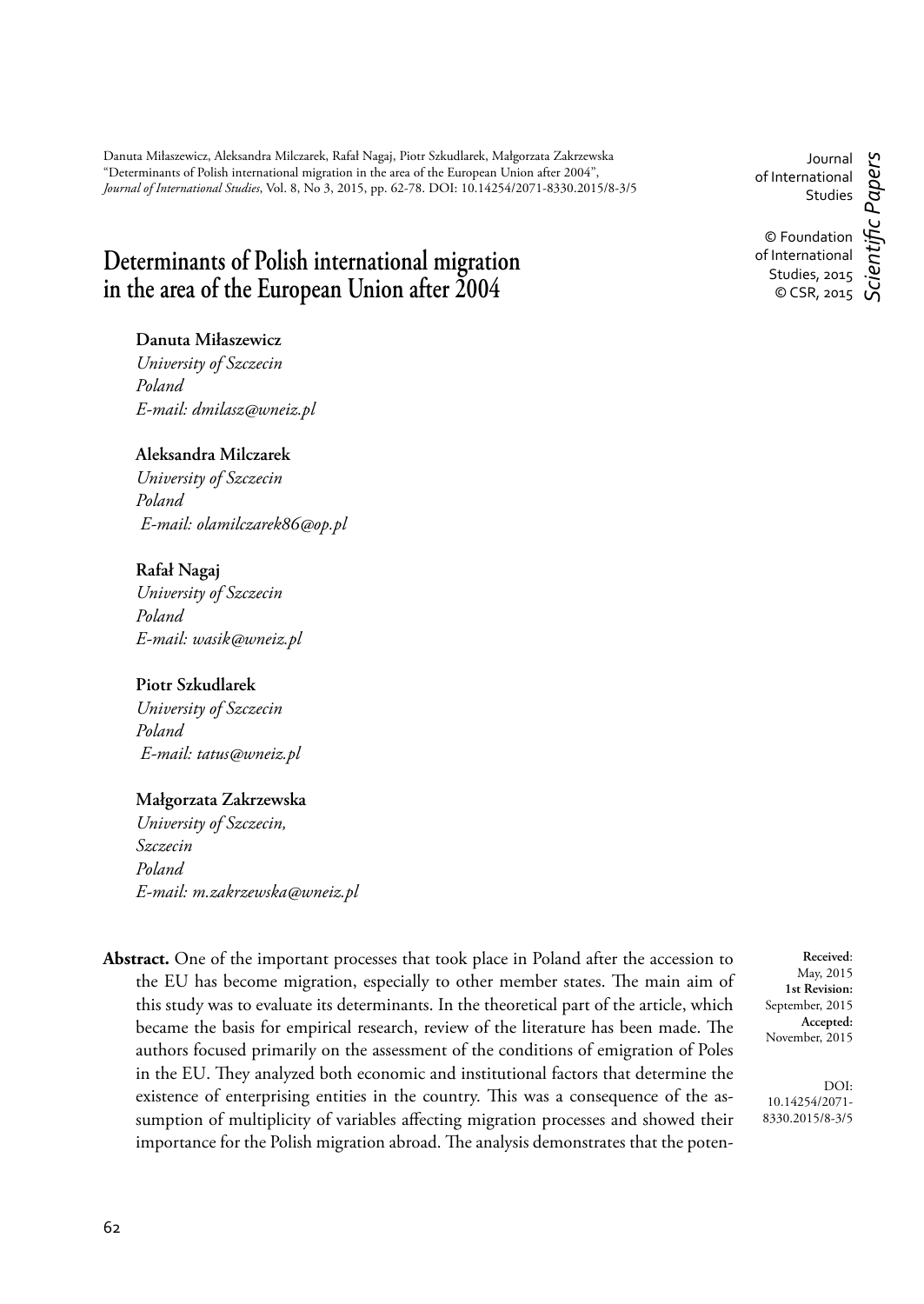tial factors that attract entrepreneurial entities are both the quality of governance and the economic freedom in the country of destination.

**Keywords:** International Migration, Employment, Unemployment, Wages, Institutions and Macroeconomics.

**JEL Classification: F22, E24, E02** 

#### **INTRODUCTION**

Population migration is a process that has constantly occurred throughout human history. It also concerns Poland, where after the Second World War, there were several waves of international migration. The latest wave of Polish international migration was observed after Poland's accession to the European Union in 2004. It was also a consequence of globalization processes and the freedom of movement guaranteed in the Treaty of the European Union. The main purpose of this paper is to identify the determinants of Polish international migration within the European Union. This will be accompanied by sub-purposes, which include: identification of a theoretical basis and the results of determinants of migration processes; scale, direction and dynamics of Polish migration in the EU and their empirical verification and evaluation. In the view of these objectives, the basic hypothesis consists of the following statements:

A variety of factors determine the migration processes and therefore a single theory of international migration cannot be used as the basis of empirical research; and

Key factors in the increasing scale of emigration by Poles have different determinants and economic factors do not play the main role.

In order to verify these hypotheses, the authors will use a variety of methods: from selection and analysis of primary and secondary sources to descriptive, comparative and synthesis methods. Therefore, the analysis carried out in the work will require a broad base of empirical data. For this reason, in this article the authors will use the database of the World Bank, UNDP, Eurostat,data from the Heritage Foundation in cooperation with the *Wall Street Journal* and the OECD on World migration, emigration data published by the Central Statistical Office of Poland CSO and theoretical reports related to the issue of migration processes and their determinants.

#### **1. LITERATURE REVIEW**

Human migration, defined by Everett Lee as 'a permanent or semi-permanent change of residence' (Lee, 1966, p. 49) is not a new phenomenon. Mankind from the beginning of history has been characterized by its liveliness and mobility in time and space. Progressive globalization processes and the opening of borders in the European Union has meant that international migration has become easier and thus more common and visible, thanks to ubiquitous mass media. But why do people migrate? As it turns out this is a very complex phenomenon, both in social, demographic, economic and political aspects. One of the first who tried to study this phenomenon and create a theory of migration was Ernst Ravenstein (1985, 1989), who in the 1980s formulated the 'laws of migration'. According to these laws, though migration has mainly economic reasons it should not be treated merely as an economic phenomenon. From this fact scholars began to develop theories explaining the causes of migration. In general, we can distinguish the so-called traditional theories assuming that the greatest influence on migration are economic factors, and contemporary theories focused on the sociological motives of the migration processes.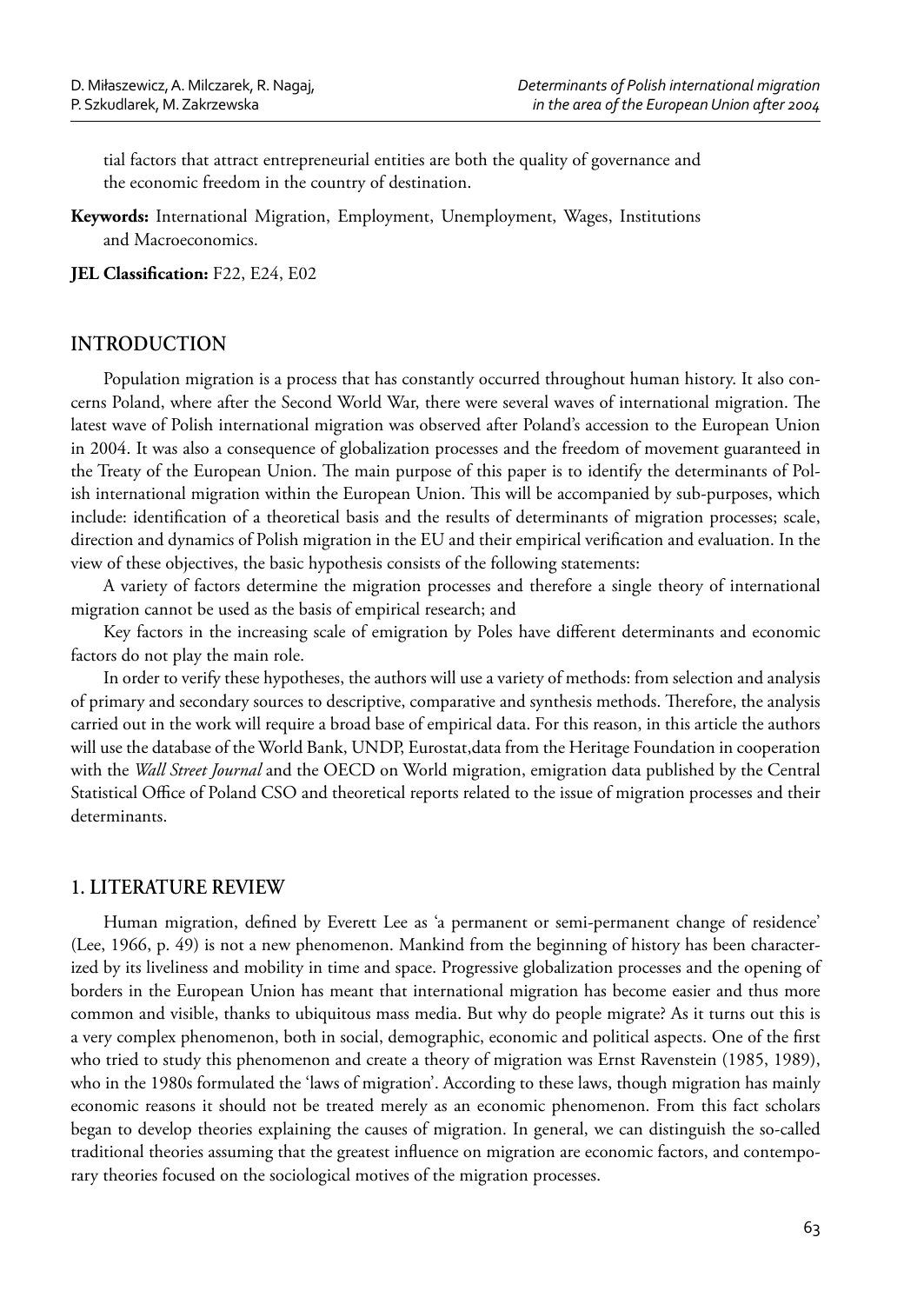Recognition of economic migration is well represented by neoclassical concepts that assume that migration is caused by differences in the level of socio-economic development between countries. Even John Hicks (1932) pointed out that international migration is the result of a desire to maximize profits. It is understandable why more and more people tend migrate to those places where labor market conditions are more favorable for them. Migrating populations calculate the profits and the costs. Therefore, the main driving factor for migration is wage levels.

The economic approach can also be well described by 'push-pull' models. In these models, migration is determined by both factors in the source and in the receiving regions of migrants. These include: wage level, working conditions, unemployment rate, employment opportunities and possibilities to gain new skills. Besides economic factors, migration can be also determined by job tenure, expected lifetime income or housing conditions (Mueller, 1982, p. 5). As noted by Larry Sjaastad, migration is 'an investment increasing the productivity of human resources, an investment which has costs and which also renders returns' (Sjaastad, 1962, p. 83). For the evaluation criterion he recognizes 'the rate of return on resources allocated to migration' (Sjaastad, 1962, p. 83). If the difference in pay is high enough for the benefits to outweigh the costs of moving, or otherwise, the net income is positive and this factor stimulates migration.

According to neoclassical conceptions, one determinant of migration is the ability to improve living conditions and skills development. Therefore, migration is accompanied by the movement of human capital from poorer to richer countries. As a consequence, migration will cease when the level of earnings between countries aligns. As a counterbalance to the above theory, it is worth presenting the position of Greenwood (1997), who noted that none of the studies have confirmed the importance of wages and salaries as determinants of migration. According to Greenwood, the cause of migration is not differences in pay but the desire to adapt consumption to price and income changes andto the supply level of goods and services. Migrants are therefore regarded as consumers ofa variety of facilities and public goods.

In contrast to the neoclassical migration theory, a slightly different approach to the issue is the new economic theory of migration. Under this theory it is assumed that migration is an investment in human capital: it affects people's livelihoods and the decision whether to migrate is taken by the family members. Examples of that approach include Stark's research (1991, in: Thieme, 2006, p. 40), which "assumes an 'implicit contractual arrangement' between migrants and their families. She argues that families tend to finance the education of future migrantsto enable them to obtain well-paid jobs abroad; in return he or she has to send remittances. Often family members have to find sufficient funds to finance travel, accommodation and for finding employment, requiring that one family member can go abroad and send back remittances' (Wyss, 2004 in: Thieme, 2006, p. 40). In this case, it is assumed that the familydecides who will migrate, ensuring that profits are maximised and the risk of failure minimised. Therefore the choices of countries for migration are often countries where it is possible for the family to be protected in case of failure, such as the opportunity to receive benefits in the situation of becoming unemployed in the receiving country.

Another group of theories, which are based on the economic concept, are the 'dual labor market' and the 'world systems' theories. Both of these theories generally ignore such micro-level decision processes, focusing instead on forces operating at much higher levels of aggregation. The former links immigration to the structural requirements of modern industrial economies, while the latter sees immigration as a natural consequence of economic globalization and market penetration across national boundaries (Massey, et.al., 1993, p. 432).

It is assumed that emigration is determined by factors standing on the recipient side. According to Priore (1979, in: Massey, et.al., 1993, p. 440), 'international migration is caused by a permanent demand for immigrant labor that is inherent to the economic structure of developed nations'. Dual labor market theory assumes that well-paid and highly skilled jobs are usually undertaken by citizens frommore highly developed countries who do not want to take up low-paid occupations. Consequently, immigrants from poorer countries are meeting the demand for low-paid occupations.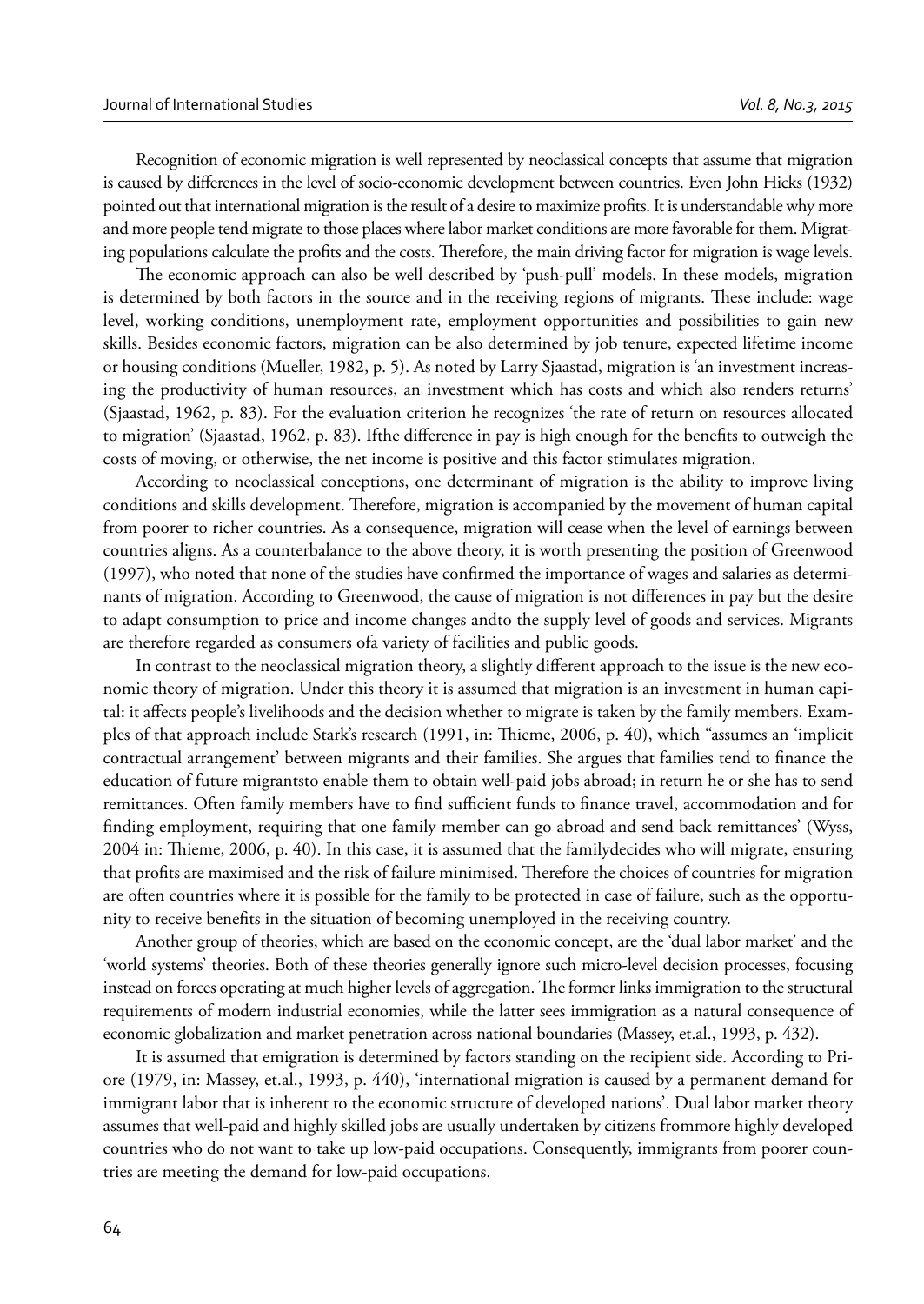Meanwhile, world systems theory assumes that capital movement causes economies' modernization as well as changes in their structure and the need for retraining job forces. Globalization processes and migration facilities between developing and developed economies cause people to migrate and penetrate labor markets abroad, where there are better earnings opportunities (see Wallerstein, 1974).

In addition to migration theories, which are based on economic factors, some researchers have created migration theories focused on non-economic motives. These are primarily sociological factors, based on forming social and family bonds in the place of emigration. It is underlined that human relationships and kinship networks strengthen migration processes. Thomas Faist pointed out that 'social relations and social capital in households, neighbourhoods, communities and more formal organizations help migrants in the migration decision and adaptation process, so they are both a resource and an integrating device' (Faist 1997, 2000, in: Hagen-Zanker, 2008, p. 16).

It should be pointed out that interpersonal and kinship networks also affect the level of entrepreneurship among migrants. 'Studies of immigrants and their entrepreneurship show that their kinship networks are a key resource for the creation of small businesses. An ethnic economy exists whenever any immigrant or ethnic minority maintains a private economic sector in which it has a controlling ownership stake' (Light and Karageorgis, 1994, in: Gloop, 2007, p. 2). Among theories dealing with the importance of interpersonal networks that are based on kinship and sociological factors of migration processes, special attention in the literature should be paid to the 'network' theory, 'institutional' theory and 'migration systems' theory (Massey, et.al., 1993, pp. 448–454). Another interesting approach is the 'cumulative causation' theory, according to which each wave of migration is the result of waves that preceded it. This is due to the fact that people do not want to accept a lower standard of living and therefore decide to re-migrate.

# **2. THE SPATIAL STRUCTURE AND THE DYNAMICS OF INTERNATIONAL MIGRATIONS FROM POLAND**

Accession to the EU has been the most important event of Poland's recent history. In the years following accession there was a strong outflow of Polish citizens to other EU countries. At least 1.05 million inhabitants went abroad in the period from May 2004 till the end of 2006, and circa 1 million just in 2007 (PAN, 2014, p. 13). In accordance with the rough assessments based on the Central Statistical Office of Poland, during the years 2010–2013 the stream of trips for at least a three-month stay was increasing by circa 60,000 persons per year (Table 1). The trips, conditioned by many factors, shall be treated as an active attitude of the Polish emigrants toward the world and the reality surrounding them. This attitude denotes their understanding, in a wide sense, of the benefit of changing their living conditions. This attitude is variable and dependent on the level of education, consciousness, experience, as well as on the conditions surrounding the persons (Brzozowski, 2007).

In the years 2004–2013, most Polish emigrants travelled to the United Kingdom and Germany. Their mean share in individual years amounted to 33.7% and 31.2%, respectively. In the case of the United Kingdom, one should note that there was a significant increase in the general emigration volume in 2005 that stabilised to this level in subsequent years. In the case of Germany, the situation was the opposite. In 2005, the share of Poles migrating to Germany decreased. Nevertheless, Germany had one of the highest shares of migrant Polish people. Within the whole period under investigation, the volume of emigrants from Poland to Germany increased by approximately 45.5%and from Poland to United Kingdom by close to 328.0%.

The three next receiving countries, Ireland, Italy and Netherlands, had a lower share of emigrants from Poland, though with relatively high absolute numbers. In 2005, the general volume of emigration to Ireland increased by close to 300% in comparison with the previous year. Within the peri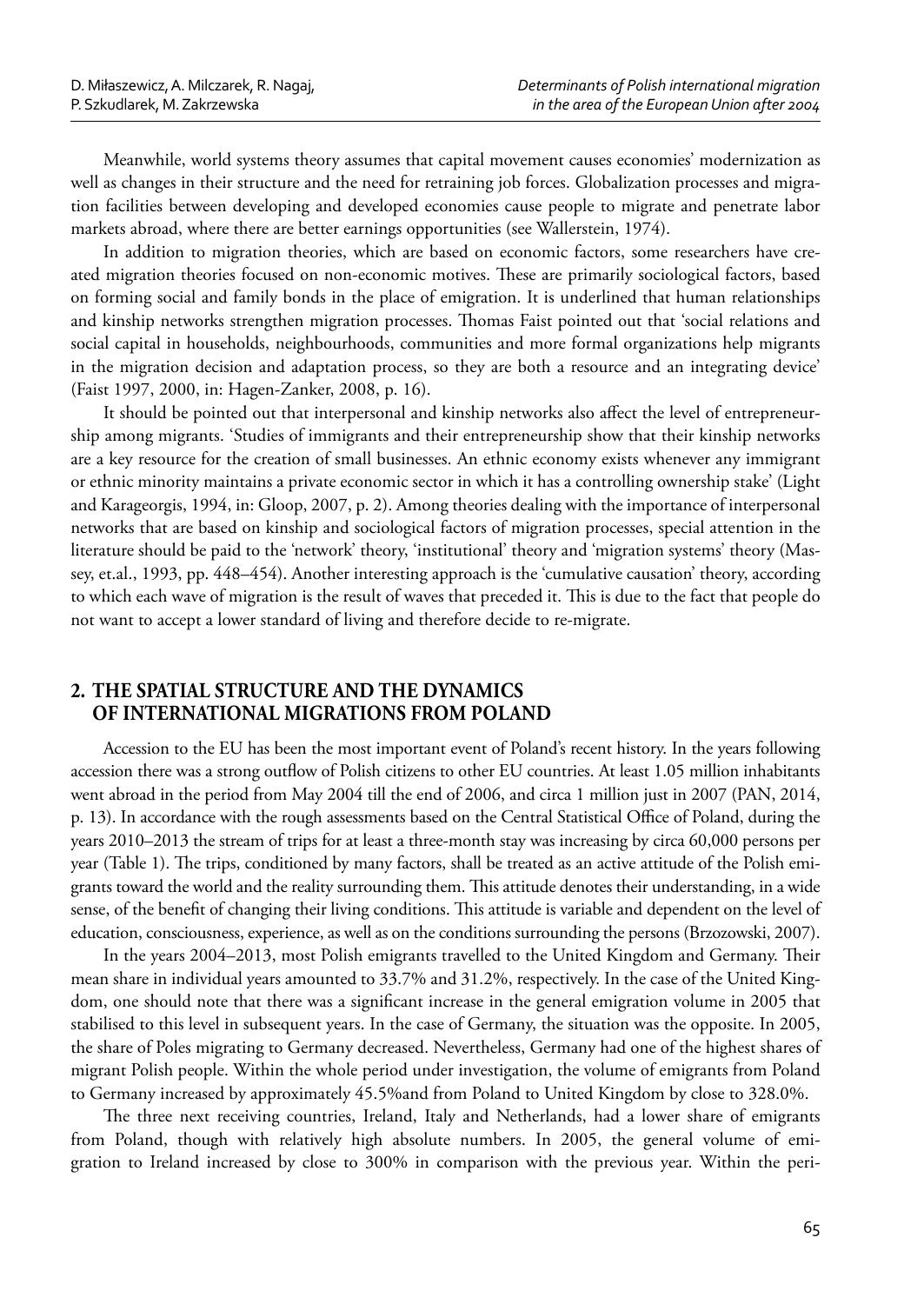od of 2004–2013, Ireland was the country of the highest Polish people emigration increase dynamics that amounted to 666.7%. For Italy, it was 62.7%;for Netherlands – 347. 8%.

Table 1

| Country                                                                               | 2004                 | 2005                 | 2006                 | 2007            | 2008            | 2009          | 2010           | 2011            | 2012            | 2013            | 2013/2004<br>change<br>in $%$ |
|---------------------------------------------------------------------------------------|----------------------|----------------------|----------------------|-----------------|-----------------|---------------|----------------|-----------------|-----------------|-----------------|-------------------------------|
| Total:<br>Including for permanent<br>$\frac{\text{stay} \cdot \ast\ast}{\text{stay}}$ | 1 000                | 1450                 | 1950                 | 2 2 7 0<br>35.5 | 2 2 1 0<br>74.3 | 2 100<br>41.9 | 2 000<br>41.2  | 2 0 6 0<br>44.3 | 2 1 3 0<br>49.7 | 2 1 9 6<br>66.3 | 119.6<br>$\mathbf x$          |
| Austria                                                                               | 15                   | 25                   | 34                   | 39              | 40              | 36            | 29             | 25              | 28              | 31              | 106.7                         |
| Belgium                                                                               | 13                   | 21                   | 28                   | 31              | 33              | 34            | 45             | 47              | 48              | 49              | 276.9                         |
| Cyprus                                                                                |                      |                      |                      | $\overline{4}$  | $\overline{4}$  | 3             | 3              | 3               | $\overline{2}$  | 1               | $\mathbf x$                   |
| Czech Republic                                                                        | $\cdot$              | $\ddot{\phantom{0}}$ | $\ddot{\phantom{0}}$ | 8               | 10              | $\mathbf{Q}$  | $\overline{7}$ | $\overline{7}$  | 8               | 8               | $\mathbf x$                   |
| Denmark                                                                               | $\ddot{\phantom{0}}$ |                      | $\ddot{\phantom{0}}$ | 17              | 19              | 20            | 19             | 21              | 23              | 25              | $\mathbf X$                   |
| Finland                                                                               | 0.4                  | 0.7                  | 3                    | $\overline{4}$  | $\overline{4}$  | 3             | 3              | $\overline{2}$  | $\overline{2}$  | 3               | 650.0                         |
| France                                                                                | 30                   | 44                   | 49                   | 55              | 56              | 60            | 60             | 62              | 63              | 63              | 110.0                         |
| Greece                                                                                | 13                   | 17                   | 20                   | 20              | 20              | 16            | 16             | 15              | 14              | 12              | $-7.7$                        |
| Spain                                                                                 | 26                   | 37                   | 44                   | 80              | 83              | 84            | 48             | 40              | 37              | 34              | 30.8                          |
| Netherlands                                                                           | 23                   | 43                   | 55                   | 98              | 108             | 98            | 92             | 95              | 97              | 103             | 347.8                         |
| Ireland                                                                               | 15                   | 76                   | 120                  | 200             | 180             | 140           | 133            | 120             | 118             | 115             | 666.7                         |
| Germany                                                                               | 385                  | 430                  | 450                  | 490             | 490             | 465           | 440            | 470             | 500             | 560             | 45.5                          |
| Norway                                                                                |                      |                      | $\overline{a}$       | 36              | 38              | 45            | 50             | 56              | 65              | 71              | $\mathbf X$                   |
| Portugal                                                                              | 0.5                  | 0.6                  | 1                    | 1               | $\mathbf{1}$    | 1             | 1              | 1               | 1               | 1               | 100.0                         |
| Sweden                                                                                | 11                   | 17                   | 25                   | 27              | 29              | 31            | 33             | 36              | 38              | 40              | 263.6                         |
| United Kingdom                                                                        | 150                  | 340                  | 580                  | 690             | 650             | 595           | 580            | 625             | 637             | 642             | 328.0                         |
| Italy                                                                                 | 59                   | 70                   | 85                   | 87              | 88              | 88            | 92             | 94              | 97              | 96              | 62.7                          |

Rough volume of emigration from Poland, for the temporary stay\* in 2004–2013 (in thousands)

\* more than 2 months in the period till 2006 and more than 3 months in the other years.

\*\* in years 2004–2006: data about the length of stay unavailable.

Source:GUS, Information on the size and directions of the temporary emigration from Poland in 2004–2013, Warszawa, October 2014.

During this period, France, Spain and Norway received a moderate share of Polish emigration. In particular, since 2007 Norway has become more popular as a place of stay of Polish people abroad for a period longer than 3 months. In 2013, in comparison with 2007 (data of earlier years is unavailable), the volume of migrants from Poland to Norway increased by 97.2%. The shares of the other countries in migration of Polish people were low or very low. In the cases of Belgium, Austria and Sweden only, this level remained in the vicinity of 2%. However, the change dynamics for the countries was significant since it amounted, for these countries, to 276.9%, 106.7% and 263.6%, respectively. For the other countries, i.e. Denmark, Greece, the Czech Republic, Finland and Portugal, the share (in the total volume of migrants from Poland)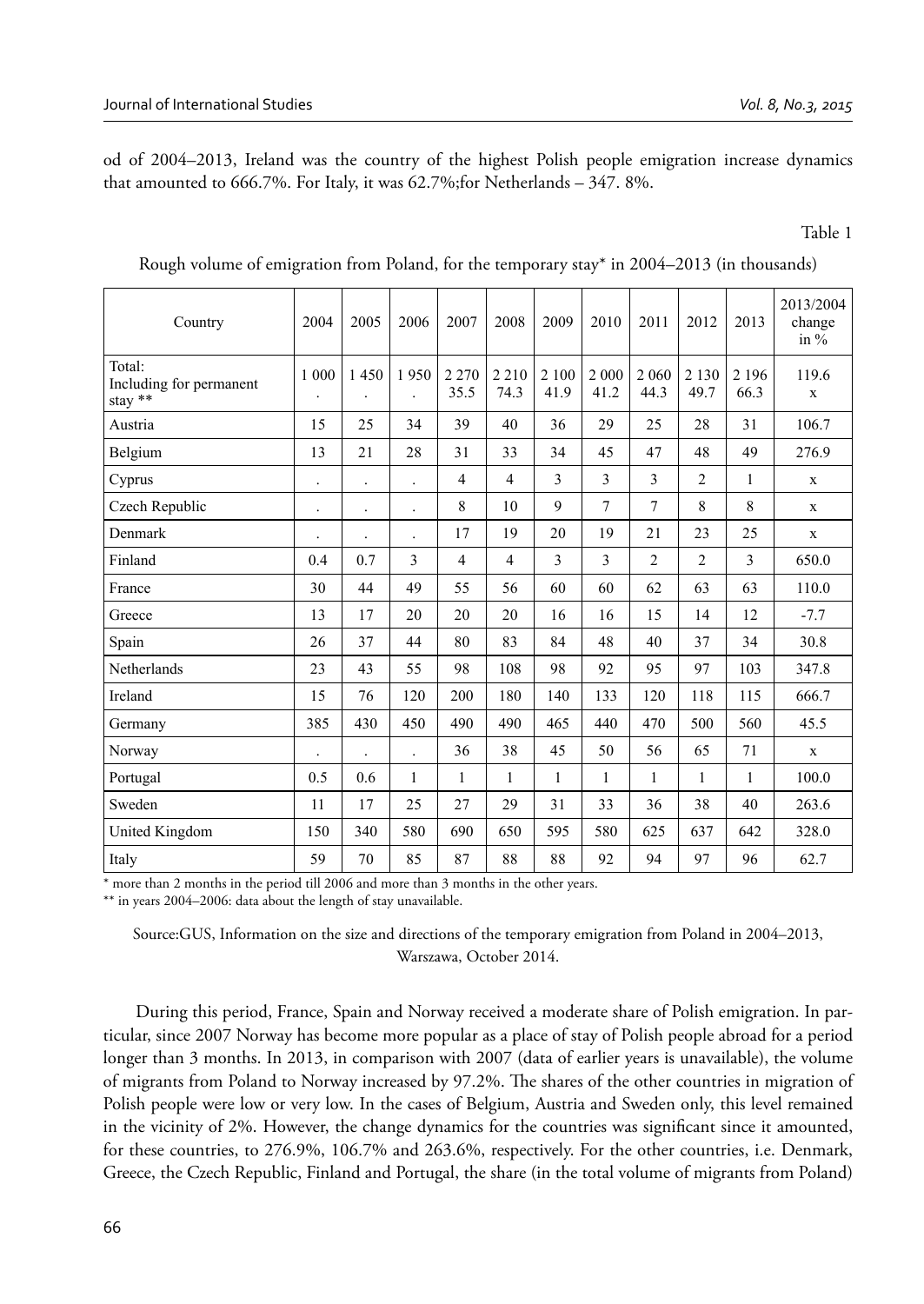amounted to 1% and less. In this case, the minute change in the volume of migrants from Poland resulted in a high percentage dynamics equal to 650% in the case of Finland.

Research has emphasized various reasons of foreign migration; however, most economic studies on this topic are focussed only on economic factors considered in the micro-, mezo- or macro-scale. The systematic approach to the migration theories discussed in the previous section indicates that many factors influence migration and that migration variability cannot be explained by one factor or even a group of factors, even those as important as economic factors. However, migration investigations in the macro-scale should consist of seeking regularities governing migration on the basis of listing the person flow volumes between territorial units(countries, in this case) and the indicators of differentiation of those units. Such an approach has been applied to the analysis performed in this paper. The authors of the study wish to demonstrate the importance of various economic and institutional conditions attracting Polish citizens to other countries.

# **3. ECONOMIC ASPECTS OF POLISH MIGRATION**

Well-known migration theories put a strong accent on economic factors as the basic premises of population movements. Good working conditions and the possibility of higher earnings beyond the borders of a person's country ensure for that person and his or her family the highest standard of living. Seeking work that guarantees stable employment and satisfactory wage constitutes, therefore, a symptom of enterprise attitudes, improvement of the economic standing of the household means better living conditions and better possibilities as well as prosperity.

From the point of view of the considerations being conducted, the authors focussed on several economic conditions regarding emigration of Polish people. Within the scope of the neo-classic theory, the authors analysed mean gross monthly wages as a significant factor attracting emigrants to individual countries. On the other hand, Poland's unemployment level was recognized as the pushing-out factor. Of the determinants indicated by the new economic theory of migration, the level of the guaranteed social protections in the European Union countries under discussion was investigated.



**Figure 1. Unemployment rate in selected EU countries and Norway in 2004 and 2013**

Source: own study basing on the Eurostat data, http://appsso.eurostat.ec.europa.eu/nui/show.do?dataset=une\_ rt\_a&lang=en (reffered on 20/12/2014).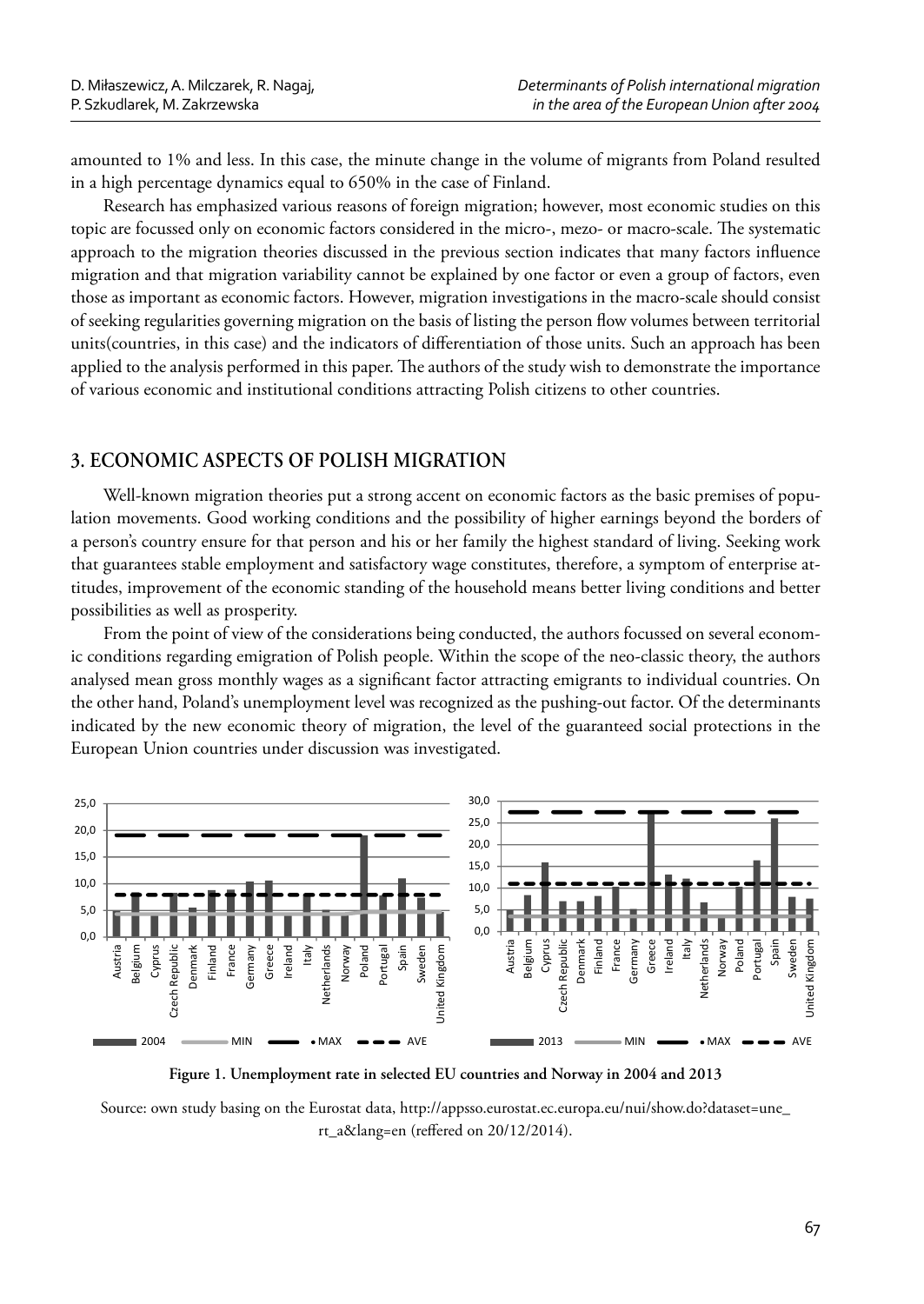The wave of emigration of Polish people in 2004 was caused not only by the accession of Poland to the European Union and opening of many borders but also by Poland's lower economic standing in comparison with other European countries. There were problems also on the labour market. Almost every fifth person included in the labour resource was unemployed. The unemployment rate was then 19.1%, twice as high as the EU mean value. At that time, in the countries most popular for Polish emigration, the unemployment level was on a decidedly lower level: Germany: 10.4%; United Kingdom: 4.7%; Italy: 8.0%; France: 8.9%; Spain: 11.0% (Figure 1). The unemployment levels in these countries weretwo or even four times lower than that in Poland, which encouraged even more to go abroad in order to seek work.

In 2013, the unemployment rate in Poland amounted to 10.3%,lower than that in Ireland, Greece, Spain, Italy, Cyprus and Portugal. The dynamic increase in unemployment in Greece, from 10.6% in 2004 to 27.5% in 2013, as well as in Spain, from 11.0% to 26.1%, caused a brake in Polish migration for temporary stays in those countries. Ireland faced a similar situation: an initial very low unemployment rate, four times lower than in Poland, produced a high chance for finding a job, which boosted an inflow of foreigners, including many Polish people. In 2007, the volume of Polish emigrants in that country amounted to 200,000.

After the financial downturn beginning in 2008+, ad, more detail, in 2009, unemployment in Ireland increased two times in comparison with the previous year, to 12%, exceeding the unemployment level in Poland. Since that year there has been a gradual decrease in the number of Polish people in Ireland; in 2013 there were only 115,000 of them. Nevertheless, Ireland still remains at the head of those countries to which Polish people go most willingly, just after the United Kingdom (642,000 persons) and Germany (560,000 persons), both of which have lower unemployment, at the rates of 7.6% and 5.2%, respectively. A considerable number of Polish citizens went also to the Netherlands, France, Belgium and Norway, where the employment rates in 2013 amounted to 6.7%, 10.3%, 8.4% and 3.5%, respectively (Figure 1).

In the emigration context, an analysis of the unemployment levels of selected European Union countries and Norway, in comparison with Poland, indicates clearly that Polish people emigrate to the countries in which the unemployment level is relatively low or, at least, lower than that in Poland. It is an evidence of a good (or better) condition of the labour market, producing hope for finding a stable, well-paid occupation or, at least for finding work more easily than in Poland.



Figure 2. The mean monthly gross monthly wage in selected EU countries and Norway in 2004 and 2013 **(2013 USD exchange rates and 2013 constant prices)**

Source: own study on the basis of the data of OECD, http://stats.oecd.org/Index.aspx?DataSetCode=AV\_AN\_WAGE (reffered on 20/12/2014).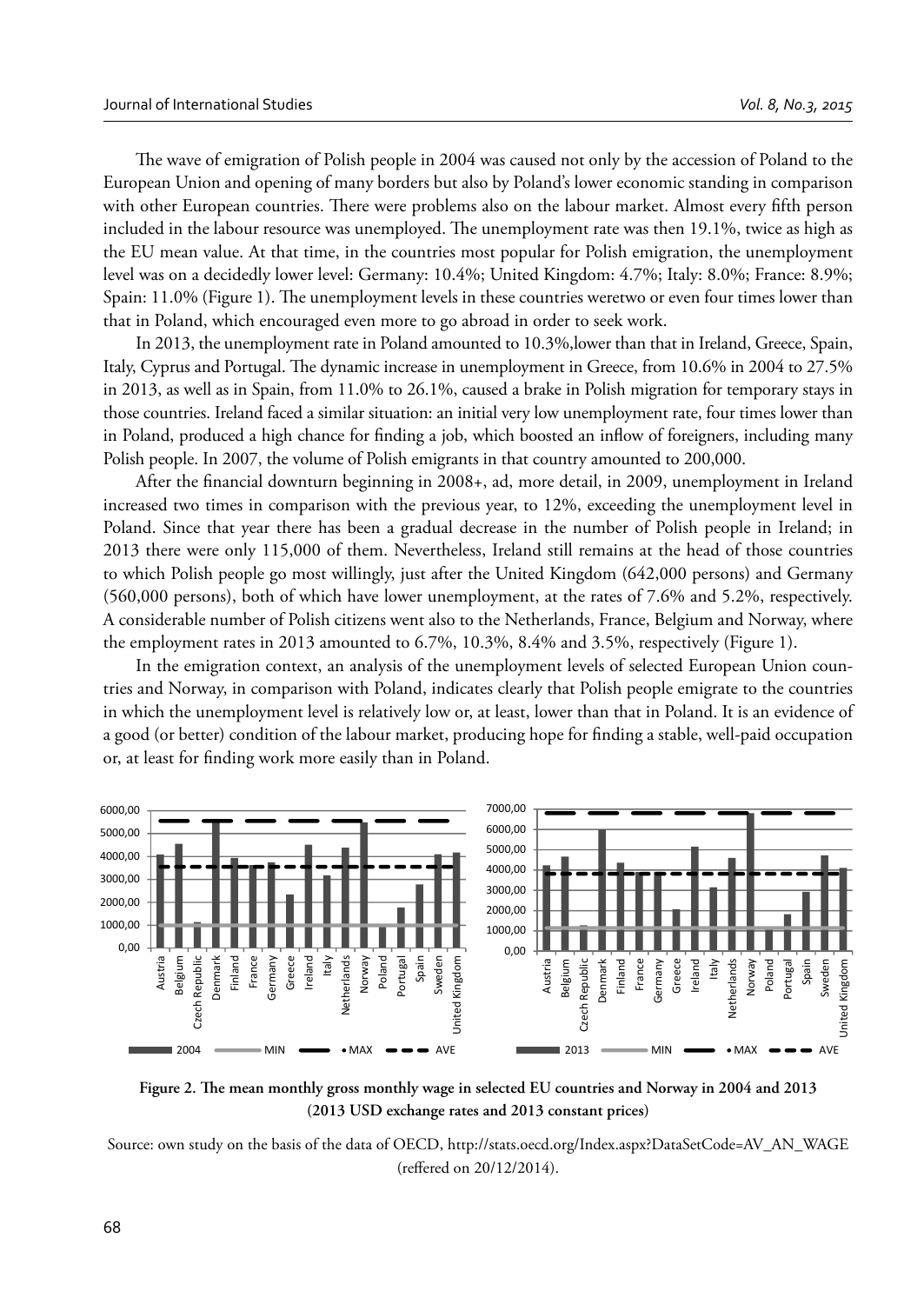In addition to the possibilities of finding work abroad, a highly influential factor on emigration is the remuneration offered for the work. Figure 2 depicts the mean monthly gross wage in selected EU countries and Norway in 2004 and 2013. These wages were higher than the mean wage in Poland. Owing to these higher earnings, the main directions of emigration of Polish people were to the indicated countries.

In the period under investigation, the mean monthly wage in Poland increased from 994.92 USD in 2004 to 1140.79 USD in 2013; in other words, 15 percentage points in 10 years. The disproportion between Poland and other European countries in population income decreased over this period but the observed wages in Poland remained so low that the earning motive still induces Poles to travel abroad. In 2004, the highest mean wages occurred in Denmark (5556 USD), Norway (5485 USD) and Belgium (4552.83 USD); however, Polish people did not immigrate to those countries in greater numbers because the labour markets in those countries were fully opened only in 2009. From that instant, the volume of Polish emigrants to those countries has increased slowly but systematically; however, no significant immigrant wave has been observed.

The wage differentiation in 2004 between Poland and Germany (to which the greatest number of Poles immigrated)amounted to 377%. In 2013, the highest mean wage was offered in Norway (6807.05 USD), and the lowest in Poland (1140.79 USD). The difference is almost 600%. Countries with a somewhat lower mean wage, but still several times higher than that in Poland, were more frequent targets of migrants included: the United Kingdom, Germany, Ireland, the Netherlands or Italy. The mean monthly wages amounted there, in 2013, to: 4102.55 USD, 3913.35 USD, 5155.24 USD, 4600.51 USD and 3157.70 USD, respectively. The mean wage in Ireland was the highest of the indicated five countries; however, the number of Polish migrants to Ireland was 5 times smaller than in Germany and almost 6 times smaller than in the United Kingdom.

A significant element indicated by the theory concerning migration is also the demand for work in the receiving country, including work for migrants. Here, one can use the job vacancy statistics given by Eurostat (Eurostat 2014). It follows that, in the period 1Q2004–3Q2014, the biggest number of job offers were in countries such as the United Kingdom, Germany and the Netherlands. This is in agreement with the statistics demonstrating that these are the most often-selected migration directions for Polish people.

Economic aspects, particularly earnings, induce Polish people to go to the places where they may earn decidedly more than in Poland (3 to 4 times). However, the statistics show clearly that emigration is not oriented towards the maximum possible wages offered within the EU. Of the target place, there are also the non-economic factors, such as even lower communication, language barriers as well as those connected with the access and adjustment in the relevant country, and, often, family considerations.

The new economic theory of migration puts an emphasis on the significance of the social protection level as an economic factor deciding on emigration. The operation of social aid in a particular country constitutes a component of smoothing the risk in connection with immigration and protects against the effects of a possible lack of work. In addition, in many cases, social protections enables migrants to bring their family members with them, as well as to insure them. The value of social services as a percentage of GDP (Gross Domestic Product) in selected EU countries and Norway in 2004 and 2012<sup>1</sup>is depicted in Figure 3.

In 2004, Poland dedicated 0.7% GDP to social services; in Belgium, the amount was 3.4% GDP. Among the countries chosen by Polish people as a migration country, only Italy used a lower amount of GDP for social help (0.5%) than Poland. In the period of 9 years, expenses for social protection in relation to GDP decreased in 7 countries (including those in Poland, to the level of 0.3%);they increased in 9 countries, and in two countries remained on the level of 2004. The highest, almost a triple increase, was noted in Ireland

<sup>&</sup>lt;sup>1</sup> For 2013: Data unavailable.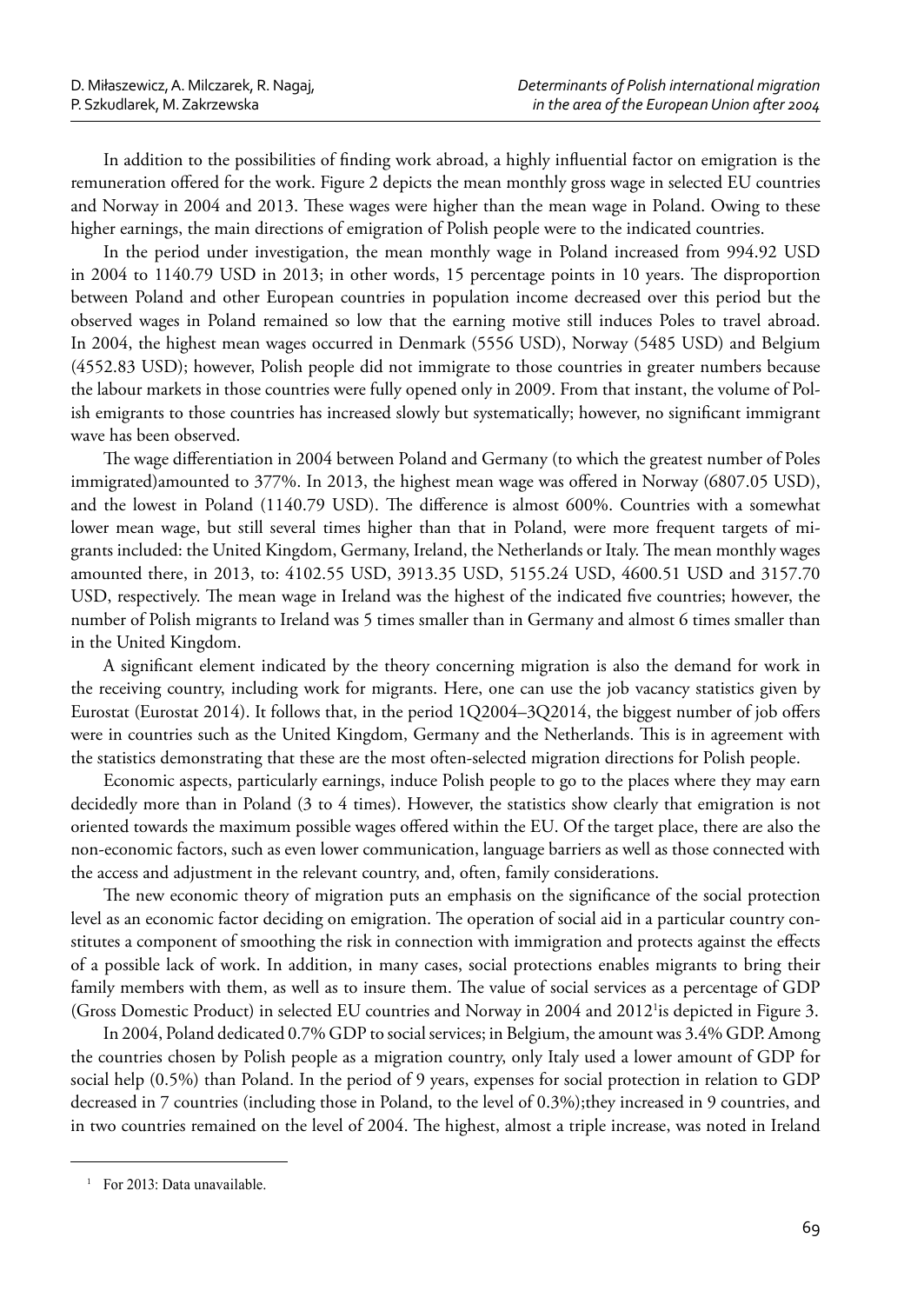where, in 2012, social services constituted 3.6% GDP. In all target countries of Polish emigrants, in 2012expenses for social services constituted the several times higher percentage of GDP of the relevant country than in Poland. The highest share was in Belgium  $(3.7%)$  and the lowest in Norway  $(0.6%)$ . This means that the disproportions between Poland and the indicated countries became even deeper. Poland stands out from the other EU countries and the conditions offered abroad are decidedly more beneficial and guarantee better protection.





Source: own study on the basis of the data of Eurostat, http://appsso.eurostat.ec.europa.eu/nui/show.do?dataset=spr\_ exp\_fun&lang=en, Access: 25.12.2014.

In accordance with the neo-classical migration theory, apart from the economic determinants shown above, the level of social/economic development is one of the conditions deciding the international migration process. The countries having a higher development level attract migrants willing to improve not only the material conditions of their lives. Social/economic development is treated as the ultimate goal of operation of all economics and the indices depicting it are used for evaluation of the conditions of living for the people (including migrants) who live there. Economic development is the qualitative/structural change reflected in the framework of the basic macroeconomic aggregates. Contemporarily understood social development is, however, an increase in freedom as well as the possibility of living in the way that is valuable for them.

As indicated by A.K. Sen (2002, p. 315), 'the development is a giant process multiplying the possibilities in which the freedom is fulfilled'. This takes place when an increase in the possibility of choice occurs which allows people to improve the quality of their lives (UNDP 1990). This approach is used in the United Nations Development Program (UNDP) in its reports on social development, as well as in the methodology for its Human Development Index (HDI), one of the best known synthetic meters for development evaluation.

One of the six premises underlying the HDI was the creation, within the framework of one index, the economic and social components (Fukuda-Parr, Shiva Kumar 2003, p. 128) which evaluate the development of countries within the three dimensions: wealth of the citizens, health and knowledge, and, therefore, may be treated as an indicator of "facilities and public goods", in which, in accordance with the presumption of Greenwood, the emigrant/consumer is interested. Affluent living standard of citizens (their wealth) is measured in the HDI by the net national income *per capita*, as per the buying strength. For definition of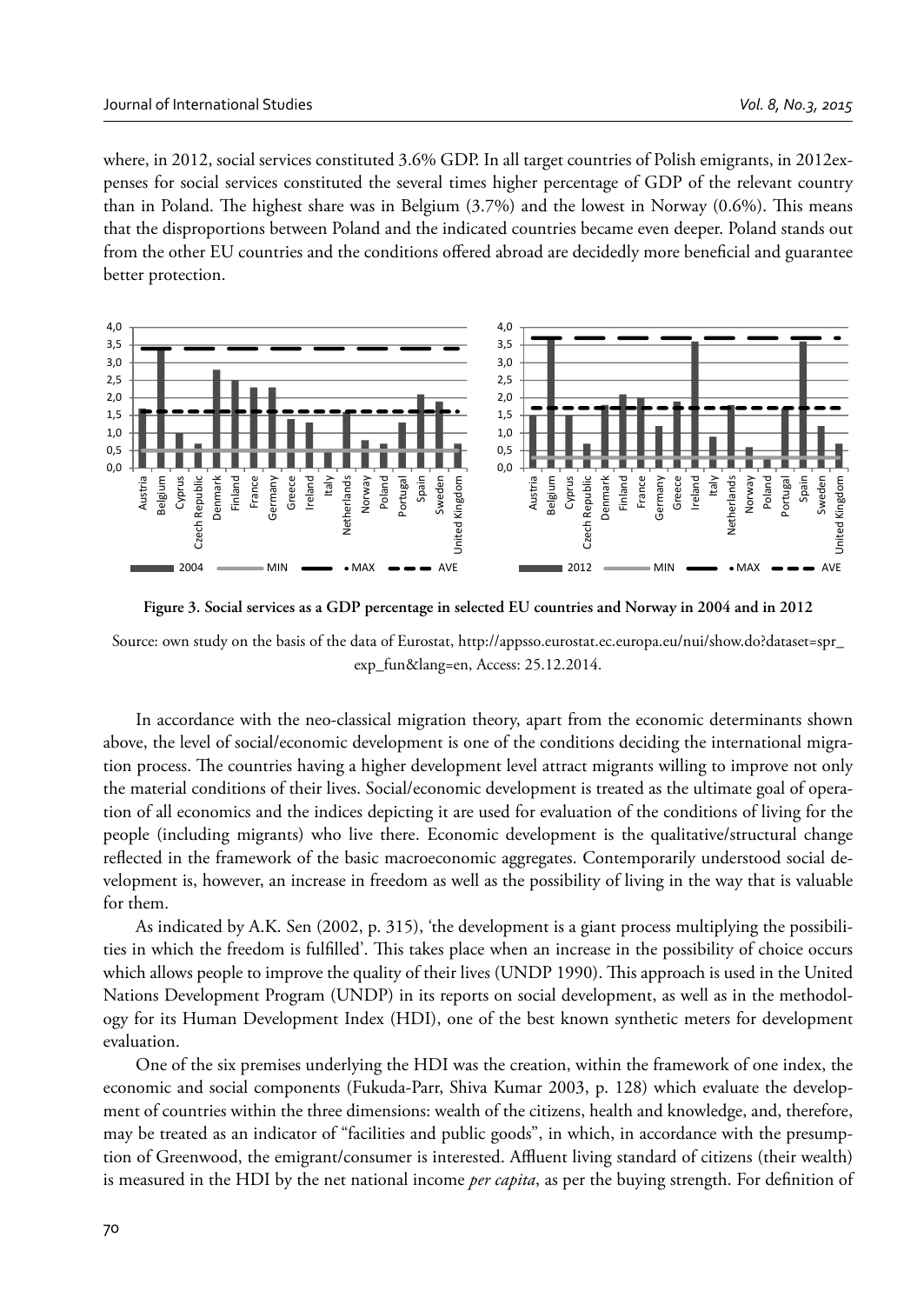the health condition, it is used the index of the foreseen mean life length at the instant of birth. The access to the knowledge is expressed by: the mean education year number in the school as well as the expected length in the school, expressed in years<sup>2</sup>. A simple mathematical procedure makes it possible to define the partial indices by one figure accepting a value in the interval 0-1 (UNDP, 2010).



Figure 4. The value of the index *Human Development Index* in selected EU countries and Norway in 2004 and 2013

Source: a study on the basis of data of UNDP Human Development Index, http://hdr.undp.org/en/statistics/hdi (reffered on 20/12/2014).

In the analysed period, the social/economic development level in the group of EU countries and Norway underwent considerable change, presented in Figure 4.In 2004, the level of social/economic development in Poland was the lowest (0.862) among the countries under investigation. Norway was the highest (0.963). The difference between the development levels of these countries amounted to approximately 12%. The mean development index for all countries under analysis (0.932), located closer to the maximum HDI value, indicated a relatively higher development level in many countries. In the two countries that were then chosen most frequently as the destination for Polish migrants, the social/economic development was evaluated on the average level for all countries under investigation (Germany) as well as one minutely higher (the United Kingdom). The social and economic development levels of these two countries was on average approximately 8% higher than that in Poland. Similar levels of the HDI indices were found in the three next most frequently chosen target countries for Polish migration at that time: Italy, France and Spain. On the other hand, Sweden and Ireland, in spite of higher development levels, attracted then a relatively small part of Polish people leaving the country.

Due to the last financial crisis, negative changes in the evaluation of the social/economic development were found in the following years. In 2013, none of the countries recorded an improvement in development; in addition, the differences between the countries deepened. The highest development level was again in Norway (0.944), a decrease from 2004. In spite of that, two times more Polish citizens remained in Norway than in the beginning period of the crisis (2007) due to its higher development level.

<sup>&</sup>lt;sup>2</sup> Access to the knowledge is expressed in this way from the jubilee report of 2010. Till 2009 inclusively, education level was expressed by the index of reading and writing ability among adultsas well as the gross scholarization index for all education levels.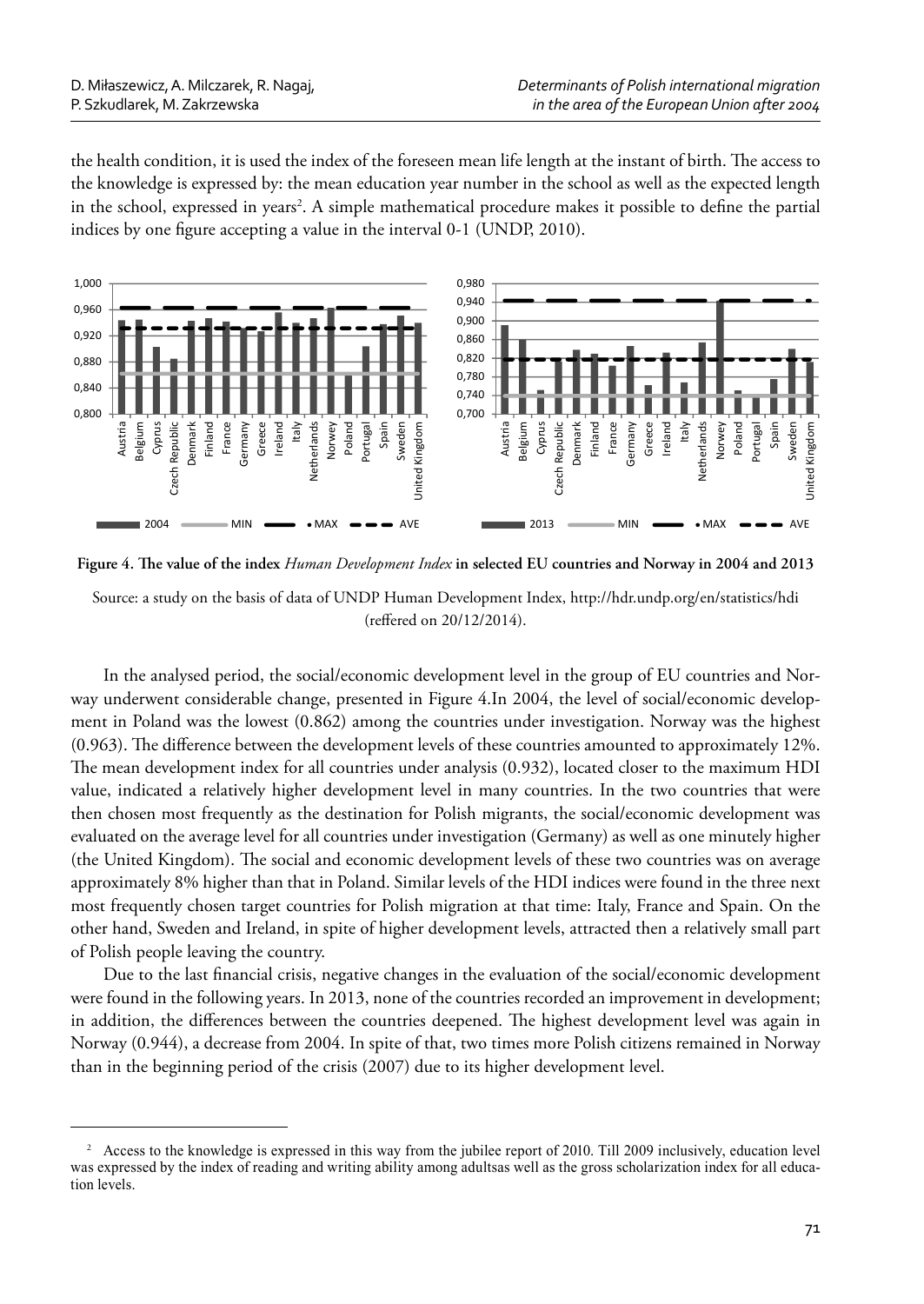Among the countries under investigation the minimum value of the HDI index in 2013 was obtained by Portugal (0.739), wherein the number of Polish migrants (1,000) had not changed since 2006. An almost 28% difference in the development evaluations for Norway and Portugal, as well as the low value of the mean development level (0.817) for all countries under analysis, located closer to the minimum HDI value, indicates the deepening of the development divergence among them. Therefore, the United Kingdom and Germany, which recorded higher development levels than Poland (by approximately 8% and 12%, respectively) remained the countries receiving the greatest number of Polish migrants, their volume increasing more than 4 times in the case of the United Kingdom. However, the biggest increase of Polish people staying temporarily abroad happened then in Ireland (almost eight-fold in comparison to 2004) wherein the social/ development level was evaluated higher than that of the United Kingdom. Other countries (Netherlands, Belgium, France or Spain) managed to attract more Polish migrants than it would result from the total emigration increase proportion.

#### **4. INSTITUTIONAL CONDITIONS OF POLISH EMIGRATION**

The neoclassic migration theory is considered one-dimensional because it reduces the full complexity of migration factors to the economic dimension. As the above considerations have shown, economic factors may constitute important reasons of the migrant inflow to the countries involved. However, in this study, an additional group of factors that may attract migrants to a particular country were subjected to analysis. These factors are the institutional conditions of the operation of businesses. References of the subject emphasise these conditions' positive effect upon undertaking enterprise actions; one should account to such actions, 'the active attitude towards the world of the persons looking for comfortable functioning conditions in foreign countries.

In accordance with the institutional approach, a particular clean public good that may be 'consumed' by migrants and improve their living standard is public governance. This becomes a factor differentiating various countries and attracting migrants with the effectiveness and efficiency of its public institutions. In accordance with D. Rodrik (2008, p. 19), 'Governance has instrumental value insofar as it provides producers and households with greater clarity on the rules of the game and investors with greater assurance that they can appropriate the returns to their efforts'.

In the references of the subject, the notion of good governancies used not only as a multidimensional theoretical paradigm. This term also possesses some practical/political virtues (Jessop 2007) used in the governance process evaluation in economics. In accordance with D. F. Kettl (2005, p. 6), good governancies an insufficient but necessary condition for economic growth and social stabilization. In the comparative analysis of the governance quality in the countries under investigation, the Worldwide Governance Indicators (WGI) database created by the World Bank considers governance quality in six dimensions: Voice and Accountability, Rule of Law, Regulatory Quality, Political Stability and Absence of Violence/Terrorism, Government Effectiveness and Control of Corruption (Kaufmann et. al., 2009).

The World Bank computes the aggregated WGI indicators and evaluates the governance quality in each dimension on a scale from +2.5 to -2.5 (Kaufmann et al., 2010, p. 12). A higher value of WGI denotes higher governance quality in the indicated dimension. Further analysis required, however, a simple aggregation of the WGI indicators in the form of a single figure. Assigning identical weight to the good governance dimensions recognized by the World Bank, we calculated the mean value of the general Governance Quality Indicator (oWGI) obtained by each of the countries under investigation. The values of oWGI for the selected EU countries and Norway are presented in Figure 5.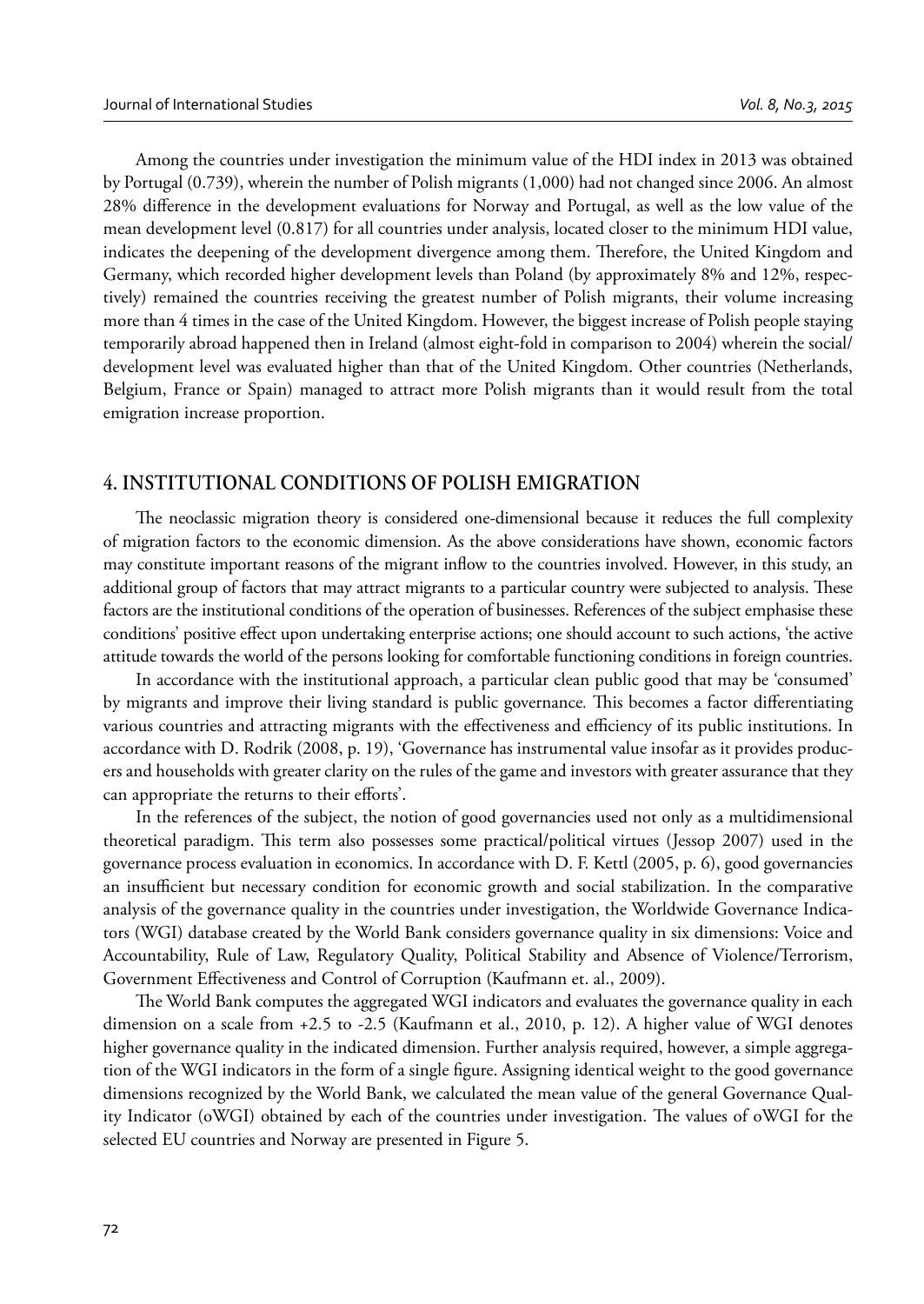

**Figure 5. Evaluation of the governance quality in selected EU countries and Norway in 2004 and 2013**

Source: a study on the basis of the World Bank database Worldwide Governance Indicators, http://info.worldbank.org/ governance/wgi/index.asp (reffered on 21/12/2014).

In 2004, Poland had the lowest level of governance quality among the countries under analysis. The highest value, in Finland, was more than 2 times greater than in Poland. However, Finland did not then attract many Polish migrants. Of all the countries under investigation, governance quality in the United Kingdom, Germany, Ireland, Austria, Norway, the Netherlands and Sweden was greater than the mean. The three first of these countries at the time accepted as much as 55% of all migrants from Poland. In spite of the general worsening of governance quality in 2013, these countries maintained their position above the mean oWGI and the volume of Polish migrants inflowing to them grew to almost 60% of the total volume of Polish citizens staying abroad above 3 months.

The greatest increase in the number of migrants from Poland was recorded in Ireland (10 times increase); this could be due to its maintaining a governance quality approximately 12% higher than all other countries under analysis. A similar situation may be noted in the case of Finland (governance quality 46% higher than the mean), the Netherlands (governance quality 39% higher than the mean) and Belgium (improvement of the governance quality by 3 percentage points in relation to the mean value). The volume of migrants from Poland increased, in relation to 2004, 5 times in Finland and 3 times in the Netherlands and Belgium. On the other hand, the worsening of governance quality, in particular, during the last crisis, in such countries as Greece (governance quality 75% lower than the mean) and Spain (governance quality 56% lower than the mean) resulted there in circa double decrease in the volume of migrants from Poland in comparison to 2007–2008.

The theory concerning migration processes indicates that its reasons include disproportions in the economic development of sending and receiving countries. They may result, among other things, from institutional conditions constituting economic freedom. This paper used the Index of Economic Freedom (IEF), published by the Heritage Foundation in partnership with the *Wall Street Journal*,to evaluate the selected EU countries and Norway. The IEF shows that economic freedom is the basic law for each human being in order to control his or her work and property and also to have freedom of movement<sup>3</sup>. Figure 6 presents the data concerning IEF in 2005 and 2014 for the selected countries of the EU and Norway.

<sup>&</sup>lt;sup>3</sup> It should be noted that the IEF value published in the current year is the result of the analysis of the data for the previous year or earlier data. For instance, for the values of the Index of Economic Freedom 2014, the data refers to the second half-year 2012 as well as to the first half-year 2013, which was available not later than till 30 June 2013. More about the investigation methodology: http://www.heritage.org/index/about(last accessed 26.12.2014).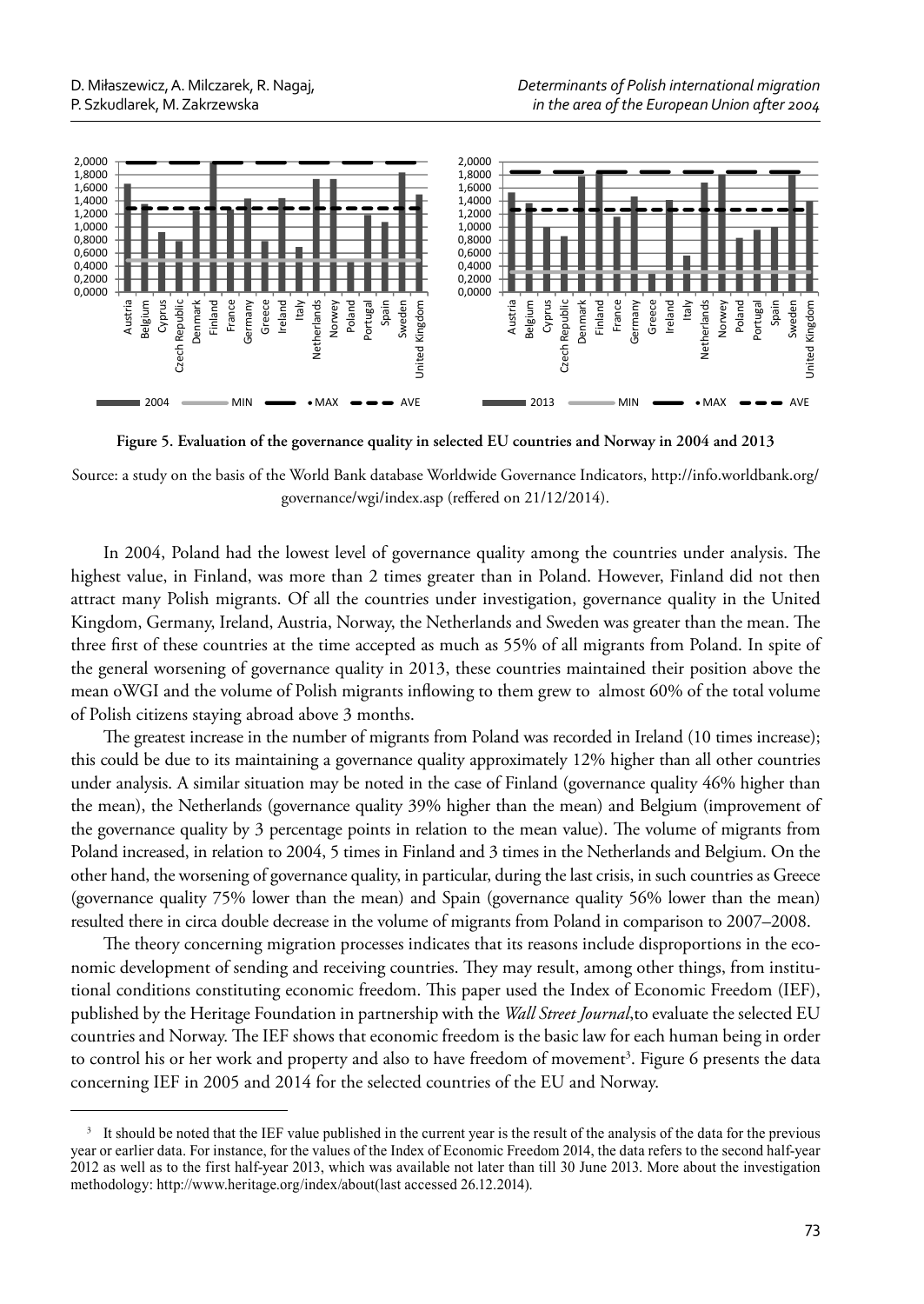

**Figure 6. Overall score** *Index of Economy Freedom***for selected EU countries and Norway, published in 2005 and 2014**

Source: own study on the basis of the data of Heritage Foundation in the partnership with the Wall Street Journal, http://www.heritage.org/index/explore?view=by-region-country-year (referred on 26/12/2014).

During the investigated period, a positive change happened in Poland's economic freedom domain. Importantly, the dynamics of Poland's IEF value change in 2014 in relation to 2005 was the highest among the countries under investigation. Unfortunately, the IEF value level itself was not satisfactory. At the beginning of the investigation period, only Greece had an IEF value below the value calculated for Poland. Its deviation from the maximum value (Ireland) amounted to as much as -21.2 points, and from the mean value by -8.7 points. The value of the Index of Economic Freedom calculated for Poland in 2010 was already higher than those for Greece and Italy. There was a decrease in the number of Polish immigrants to Greece and an increase in the number to Italy. In 2014, the value of IEF for Poland reached the maximum value and was, additionally, higher than those for Portugal and France. What is of importance, the deviation of the IEF value for Poland, from the maximum and mean values for the countries under investigation (Greece) was higher by 11 points. The difference between the IEF value for Poland and the values for the countries to which Polish people went most frequently in 2004–2014 (the United Kingdom, Germany, Ireland and Netherlands) also decreased. Even more, in comparison with Italy, the conditions from the half of the period under investigation were already much better.

Thus, it may be stated that the level of economic freedom in Poland might become an incentive for emigration for Polish people. Confirmation may be found in the statistics concerning the volume of emigrants from Poland to the selected EU countries and Norway (see Table 1). However, the positive dynamics of the IEF value changes for Poland, bigger than in other countries, may indicate that it will be a factor of decreased influence.

The Index of Economic Freedom also includes the sub-index Fiscal Freedom (FF). This is a measure of the tax load in the country involved. Thus, it constitutes an important element of the institutional conditions influencing the income gained from the work and capital. In Figure 7, the values of FF, published in 2005 and 2014 for selected EU countries and Norway are presented. The data presented indicates that, in the period under investigation, the fiscal freedom measured by the Fiscal Freedom sub-index increased in Poland. Its value published in 2005 amounted to 68.3 points and in 2014 to 76.1 points – the highest value in the whole period under investigation.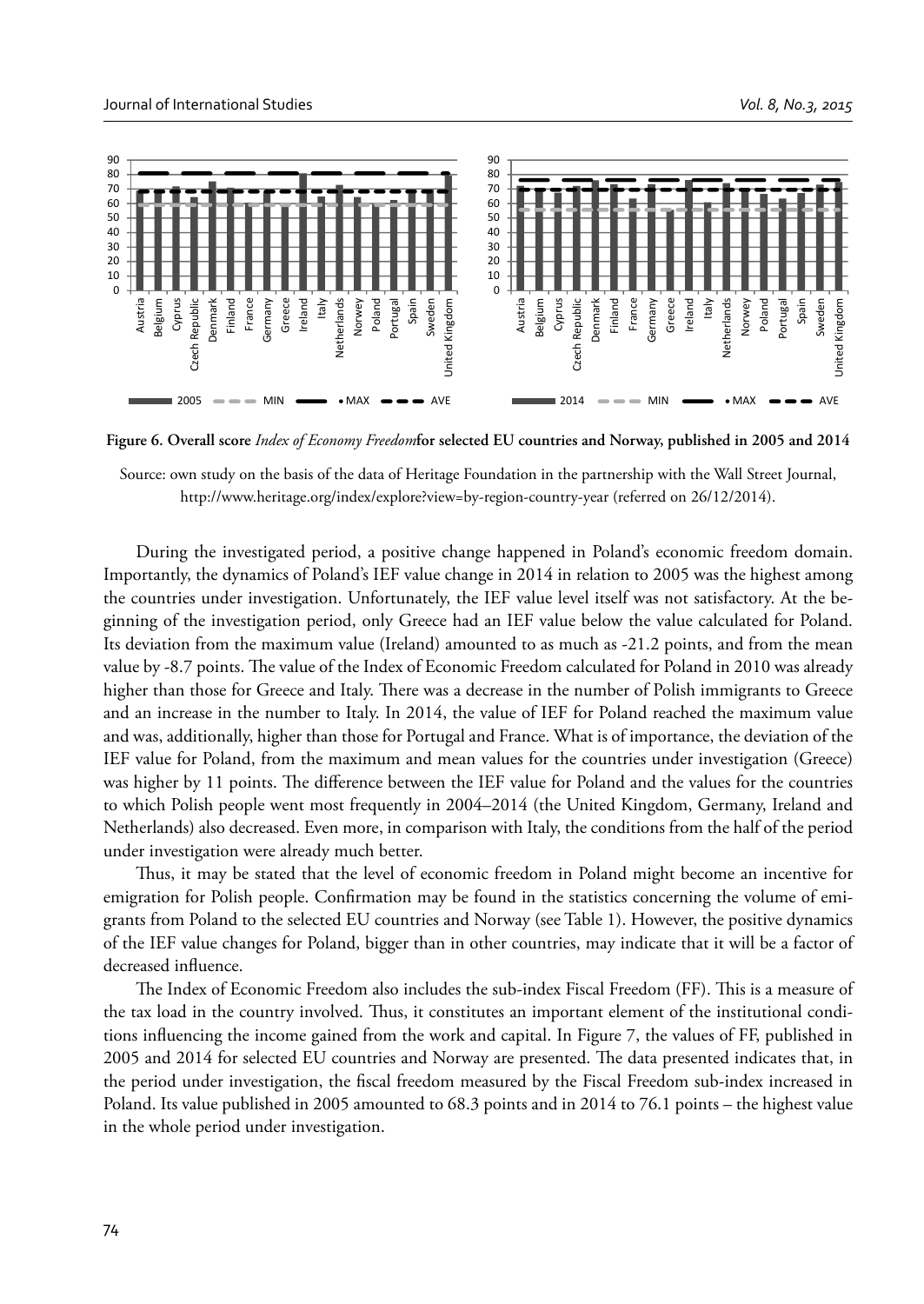

**Figure 7.** *Fiscal Freedom* **for selected EU countries and Norway, published in 2005 and in 2014**

Source: own study on the basis of the data of Heritage Foundation in the partnership with the Wall Street Journal, http://www.heritage.org/index/explore?view=by-region-country-year (referred on 26/12/2014).

The 2005 value of FF for Poland was higher than those of the 15 countries under analysis. Only Cyprus and Ireland had higher values. The deviation of the FF value calculated for Poland in 2005 from the maximum value (Cyprus) amounted to -16.5 points, and from the mean value for all countries to 10.7 points. From the minimum value (Sweden), the FF value for Poland was higher by 32.9 points. In subsequent years, Poland's FF value systematically increased and its dynamic of positive change was one of the highest among the countries under investigation. In 2010, only the Czech Republic had an FF value higher than Poland; since 2011, only Cyprus and the Czech Republic have higher FF values. The FF value specified for Poland in 2014 deviated from the maximum value (the Czech Republic) by -5.6 points.

Poland's FF value deviated from the mean value by 17.3 points and from the minimum value (Denmark) by 36.8 points. In the context of the data concerning Polish emigration, it should be noted that in the period under investigation, superiority in fiscal freedom between Poland and the United Kingdom, Germany and the Netherlands was increasing. The difference was the highest in relation to the Netherlands, followed by Italy, the United Kingdom and Germany. In relation to Ireland, the difference changed from -6.9 points in 2004 to 2.1 points at the end of this period. The positive trends concerning the fiscal freedom differences were maintained between Poland and the countries of lower importance for emigration from Poland In general, it may be stated that increasing fiscal freedom and its level should be a factor encouraging Polish people to remain in their country rather than encouraging emigration. However, the statistics do not confirm this supposition.

A significant role in the migration process is played by the conditions enabling migrants to correct the living and development conditions for their skills. This role may be evaluated using the sub-index Business Freedom (BF), which measures the effectiveness of government regulations concerning the difficulties in starting up, running and closing some economic activity. This sub-index is calculated on the basis of the data from investigations of the Doing Business, Measuring Business Regulations World Bank Group. Its values, published in 2005 and 2014 for selected EU countries and Norway, have been presented in Figure 8.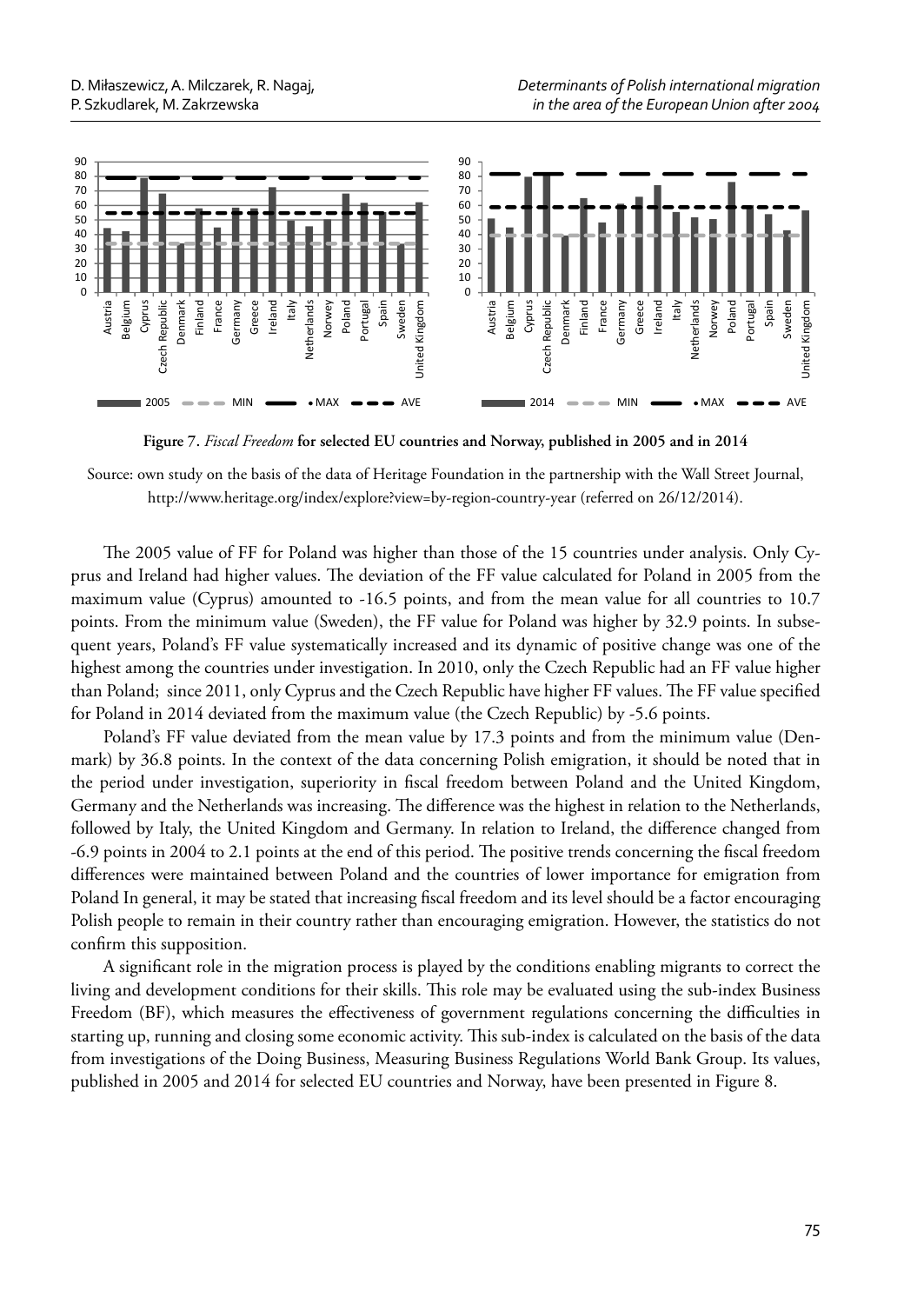

 **Figure 8. Business Freedom for selected EU countries and Norway, published in 2005 and in 2014**

Source: own study on the basis of the data of Heritage Foundation in the partnership with the Wall Street Journal, http://www.heritage.org/index/explore?view=by-region-country-year (referred on 26/12/2014).

The value of the sub-index Business Freedom published for Poland in 2005 amounted to 70 points, deviating from the maximum value (Denmark) by -30.0 points and from the mean value by -5.0 points. Unfortunately, in subsequent years, values in this sub-index decreased significantly, oscillating between 53.7 points and 56.6 points, and were the lowest among all countries under investigation. Only as late as 2010 have its values been increasing to reach, in 2014, the value of 70.1 points. The deviation from the maximum value (Denmark) was -28.0 points and from the mean value by -13.7 points. Therefore, the deviation was significantly high.

In the first half of the period under investigation, especially in  $2007-2009$ , the value of the BF subindex calculated for Poland deviated significantly negatively from the values calculated for the receiving countries of the highest number of Polish migrants. For instance, in relation to Ireland, the deviation ranged from -36.8 and -39.3 points. However, in 2014, there was only a -13.3-point deviation in relation to Germany; for the United Kingdom and the Netherlands, the deviation ranged between -19.6 points and -21.9 points. In the group of countries with a high share of Polish migrants, the lowest negative differences were recorded with respect to Italy. In relation to the countries with a lower share of Polish migrants, the differences were also significant. Therefore, we may state that the level of business freedom should be a factor encouraging Polish people to immigrate to countries with a high level of this freedom. Evidence for this statement is found in the statistics presented in Table 1.

#### **CONCLUSIONS**

It is considered that migration to economically and socially better developed countries is an important strategy of coping with unemployment, low wages and unsatisfactory living conditions for people in peripheral countries (Massey 2001). Without any doubt, therefore, when undertaking the decision on whether to migrate, most persons should take into account e.g. the level of the wages, social protections or the labour market conditions valid in the target country. However, the results of the investigations into the connection between the scale of migration and relative unemployment levels in EU countries seem to refute the myth of the same, with regard to the relationship between these two variables. On the other hand, the collective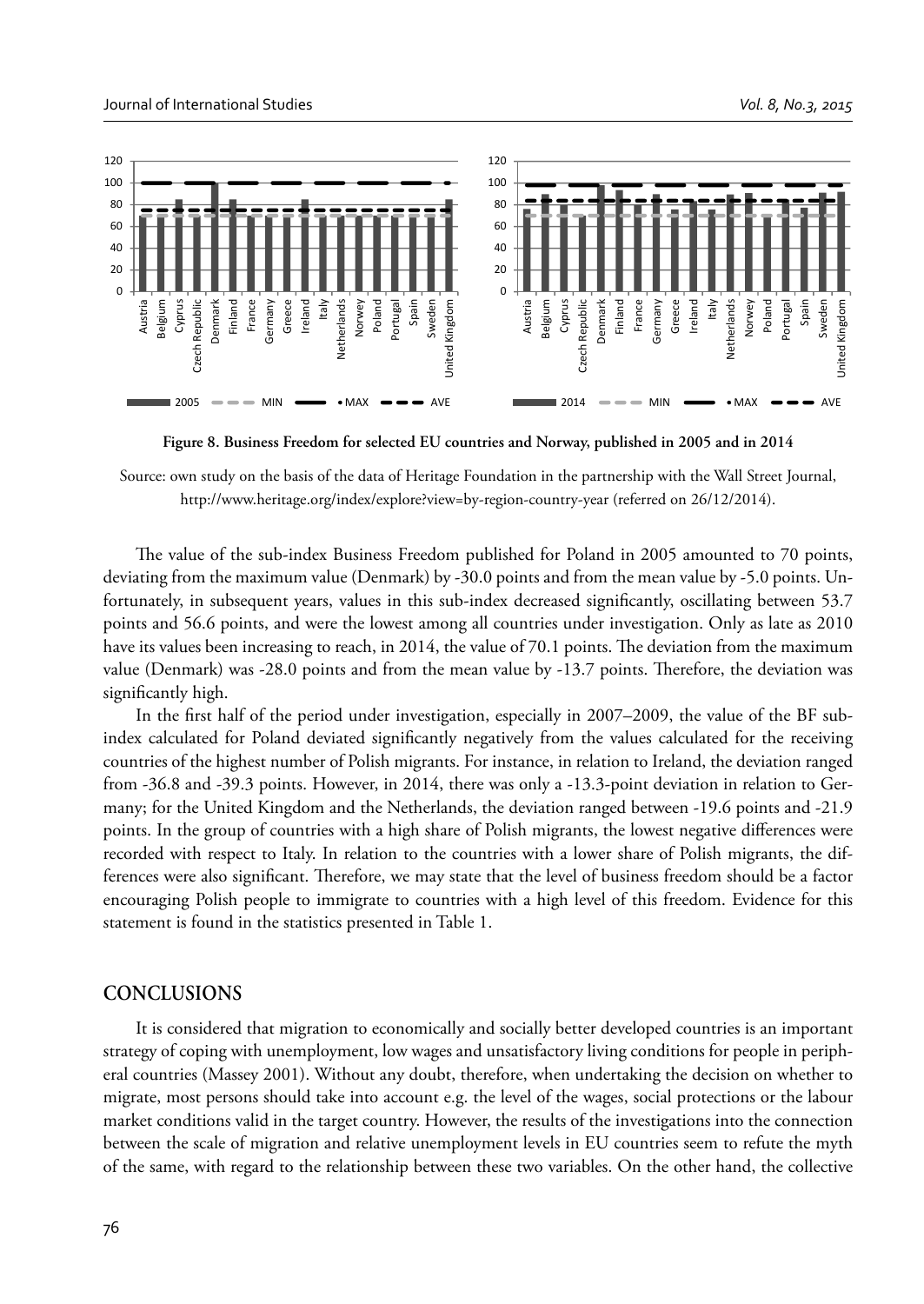study *Is what we hear about migration really true? Questioning eight stereotypes* (Migration Policy Centre 2014) debunks other stereotypes*.*

All this indicates that in the investigations being carried out, the economic conditions of emigration, considered on the macro plane, should not predominate over other potential factors attracting enterprising individuals to the target countries. As emphasised in the analysis conducted in the present study, other factors should become the institutional conditions determining the widely understood enterprise of the emigrating persons. The high number of Polish emigrants and their greater inflow to some European countries whose governance quality and economic freedom are relatively high, confirm this study's hypothesis that the factors for the increase in scale of Polish emigration are various. Among these factors, the economic ones may not play the most important role.

The analysis conducted and the conclusions flowing from the same call for further investigations that shall make it possible to validate them. The authors of the study express their hope that it will become the beginning of future investigations in this field.

# **REFERENCES**

- Brzozowski, T.T. (2007), Przedsiębiorczość pojęcie polisemiczne czy niewłaściwie rozumiane? Próba systematyzacji, *Przedsiębiorczość – Edukacja*, No. 3, pp. 196–203.
- Faist, T. (1997), *The Crucial Meso-Level*, In: Hammer, T., Brochmann, G., Tamas, K., Faist, T. (eds.), *International Migration, Immobility and Development: Multidisciplinary Perspectives*, Oxford: Berg Publishers.
- Faist, T. (2000), *The Volume and Dynamics of International Migration and Transnational Social Spaces*, Oxford: Clarendon Press.
- Fukuda-Parr, S., Shiva Kumar, A.K. (eds.) (2003), *Rescuing Human Development Concept from the Human Development Index,* Oxford:Oxford University Press, http://www.cid.harvard.edu/events/papers/ulhaq\_humandevelopindexchap\_030201.pdf (referred on 21/12/2014).
- Gloop (2007), *A Brief Overview of Theories of International Migration*, http://www.glopp.ch/C1/en/multimedia/C1\_ pdf1.pdf (referred on 15/12/2014).
- Greenwood, M.J. (1997), *Internal migration in developed countries*, in: Rosenzweig, M.R., Stark, O. (eds.), *Handbook of population and family economics*, Vol. 1, Amsterdam: Elsevier.
- Hagen-Zanker, J. (2008), Why do people migrate? A review of the theoretical literature, *Working Paper MGSoG/2008/ WP002*, Maastricht: Munich Personal RePEc Archive, http://mpra.ub.uni-muenchen.de/id/eprint/28197 (referred on 15/12/2014).

Hicks, J.R. (1932, 2nd ed., 1963), *The Theory of Wages*, 2nd ed. London: Macmillan.

- Jessop, B. (2007), Promowanie "dobrego rządzenia" i ukrywanie jego słabości: refleksja nad politycznymi paradygmatami i politycznymi narracjami w sferze rządzenia, *Zarz*ą*dzanie Publiczne*, No. 2, pp. 5–27.
- Kaufmann, D., Kraay, A., Mastruzzi, M. (2010), The Worldwide Governance Indicators: Methodology and Analytical Issues, *Policy Research Working Paper*, No. 5430, pp. 1–31.
- Kettl, D.F.(2005), *The Global Public Management Revolution*, Washington: The Brookings Institution.
- Lee, E.S. (1966), A Theory of Migration, *Demography*, Vol. 3, No. 1, pp. 47–57.
- Light, I. & Karageorgis, S. (1994), *The Ethnic Economy*, in: Smelser, N.J., Swedberg, R. (eds.), *The Handbook of Economic Society*. Princeton, NJ: Princeton University Press, pp. 647–671.
- Massey, D.S., Arango, J., Hugo, G., Kouaouci, A., Pellegrino, A., Taylor, J.E. (1993), Theories of International Migration: A Review and Appraisal, *Population and Development Review*, Vol. 19, No. 3, pp. 431–466.